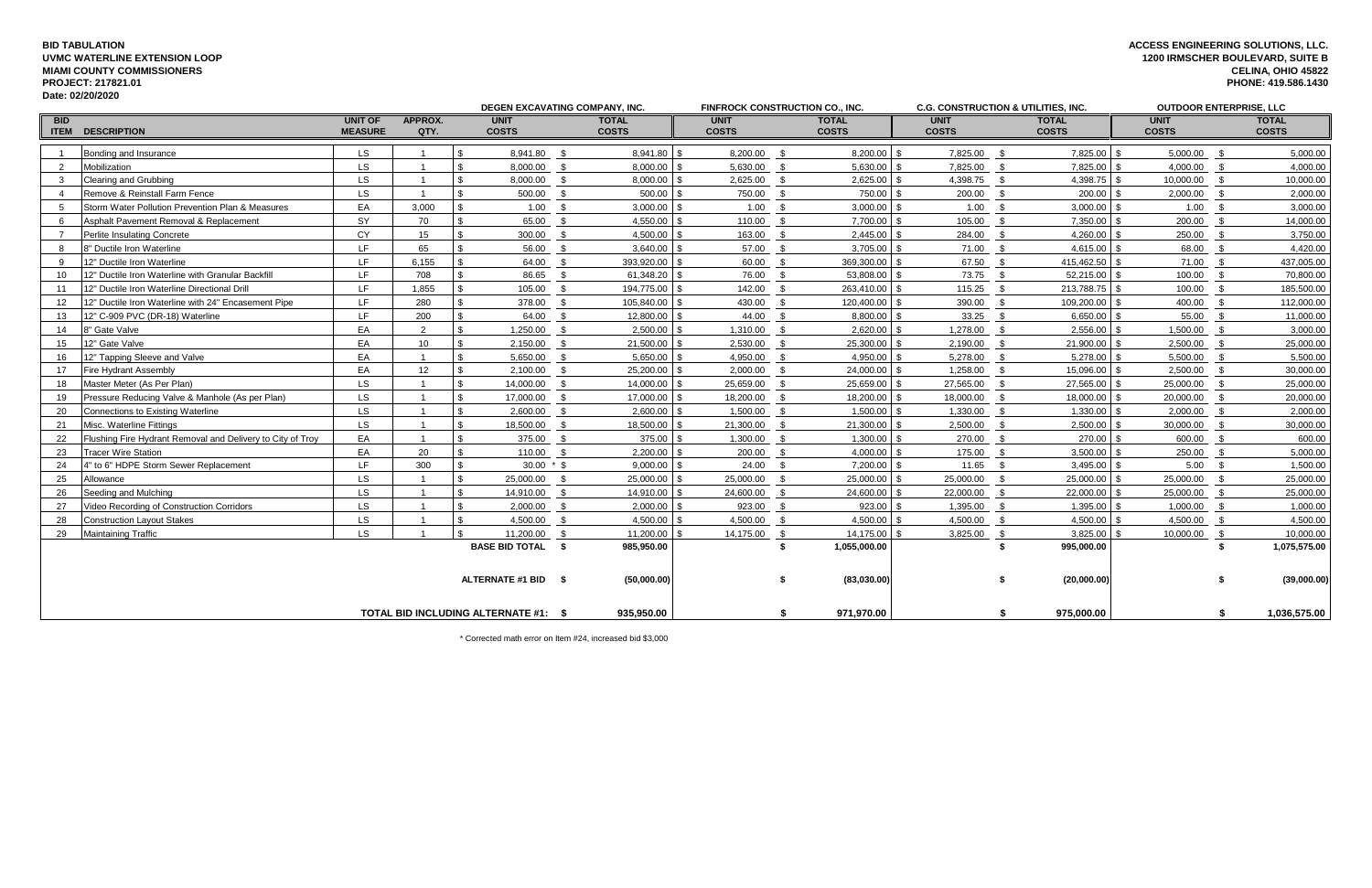## **BID TABULATION UVMC WATERLINE EXTENSION LOOP MIAMI COUNTY COMMISSIONERS PROJECT: 217821.01 Date: 02/20/2020**

|                                      |                                                            |                                  |                         |                             | <b>DOUBLE JAY CONSTRUCTION, INC.</b> |                              |                             | <b>BRUMBAUGH CONSTRUCTION, INC.</b> |                              |                             |               | <b>MILLIGAN CONSTRUCTION CO.</b> | <b>KINNISON EXCAVATING, INC.</b> |              |               |                              |
|--------------------------------------|------------------------------------------------------------|----------------------------------|-------------------------|-----------------------------|--------------------------------------|------------------------------|-----------------------------|-------------------------------------|------------------------------|-----------------------------|---------------|----------------------------------|----------------------------------|--------------|---------------|------------------------------|
| <b>BID</b>                           | <b>ITEM DESCRIPTION</b>                                    | <b>UNIT OF</b><br><b>MEASURE</b> | APPROX.<br>QTY.         | <b>UNIT</b><br><b>COSTS</b> |                                      | <b>TOTAL</b><br><b>COSTS</b> | <b>UNIT</b><br><b>COSTS</b> |                                     | <b>TOTAL</b><br><b>COSTS</b> | <b>UNIT</b><br><b>COSTS</b> |               | <b>TOTAL</b><br><b>COSTS</b>     | <b>UNIT</b><br><b>COSTS</b>      |              |               | <b>TOTAL</b><br><b>COSTS</b> |
|                                      | Bonding and Insurance                                      | LS.                              | $\overline{1}$          | 8,771.50 \$<br>\$           |                                      |                              | 12.000.00 \$                |                                     | $12,000.00$ \ \$             | 12,000.00 \$                |               | $12,000.00$ \ \$                 |                                  | 10.000.00 \$ |               | 10.000.00                    |
| $\overline{2}$                       | Mobilization                                               | LS.                              | $\overline{\mathbf{1}}$ | 12,420.00                   |                                      | 12,420.00                    | 10,100.00                   | <b>S</b>                            | 10,100.00 \$                 | 15,000.00 \$                |               | 15,000.00                        | l \$                             | 2,000.00     | - \$          | 2,000.00                     |
| 3                                    | Clearing and Grubbing                                      | LS.                              | $\overline{1}$          | 8,455.00 \$                 |                                      | 8,455.00                     | 14,000.00                   | <b>S</b>                            | 14,000.00 \$                 | 15,000.00 \$                |               | 15,000.00 \$                     |                                  | 10,000.00    | - \$          | 10,000.00                    |
| $\overline{4}$                       | Remove & Reinstall Farm Fence                              | LS.                              | - 1                     | 1,600.00                    | - S                                  | 1,600.00                     | 800.00                      | \$                                  | $800.00$ \ \$                | 750.00 \$                   |               | 750.00 \$                        |                                  | 250.00       | - \$          | 250.00                       |
| -5                                   | Storm Water Pollution Prevention Plan & Measures           | EA                               | 3,000                   | 1.00                        | - \$                                 | 3,000.00                     | 1.00                        | - \$                                | $3,000.00$ \$                | $1.00$ \$                   |               | $3,000.00$ \$                    |                                  | 1.00         | - \$          | 3,000.00                     |
| -6                                   | Asphalt Pavement Removal & Replacement                     | SY                               | 70                      | 146.35                      |                                      | 10,244.50                    | 184.00                      | - \$                                | 12,880.00 \$                 | 100.00                      |               | 7,000.00                         |                                  | 60.00        | - \$          | 4,200.00                     |
| $\overline{7}$                       | Perlite Insulating Concrete                                | CY                               | 15                      | 128.80                      |                                      | 1,932.00                     | 300.00                      | <b>S</b>                            | $4,500.00$ \$                | 300.00                      | - \$          | 4,500.00 $\vert$ \$              |                                  | 300.00       | - \$          | 4,500.00                     |
| -8                                   | 8" Ductile Iron Waterline                                  | LF.                              | 65                      | 59.00                       |                                      | 3,835.00                     | 54.00                       | <b>S</b>                            | $3,510.00$ \$                | 64.00                       | - \$          | 4,160.00                         | l \$                             | 70.00        | - \$          | 4,550.00                     |
| -9                                   | 12" Ductile Iron Waterline                                 | LF.                              | 6,155                   | 60.75                       |                                      | 373,916.25                   | 64.00                       | \$                                  | 393,920.00 \$                | 68.00                       |               | 418,540.00                       |                                  | 70.00        | - \$          | 430,850.00                   |
| 10                                   | 12" Ductile Iron Waterline with Granular Backfill          | LF                               | 708                     | 77.00                       |                                      | 54,516.00                    | 87.00                       | $^{\circ}$                          | 61,596.00 $\frac{1}{3}$      | 88.00                       | $\mathfrak s$ | 62,304.00 $\frac{1}{9}$          |                                  | 85.00        | - \$          | 60,180.00                    |
| 11                                   | 12" Ductile Iron Waterline Directional Drill               | LF.                              | 1,855                   | 111.65                      |                                      | 207,110.75                   | 121.00 \$                   |                                     | 224,455.00 \$                | 110.00 \$                   |               | 204,050.00 \$                    |                                  | 108.00       | - \$          | 200,340.00                   |
| 12                                   | 12" Ductile Iron Waterline with 24" Encasement Pipe        | LF.                              | 280                     | 503.50<br>\$.               |                                      | 140,980.00                   | 380.00 \$                   |                                     | 106,400.00 \$                | 400.00 \$                   |               | 112,000.00 \$                    |                                  | 475.00       | - \$          | 133,000.00                   |
| 13                                   | 12" C-909 PVC (DR-18) Waterline                            | LF.                              | 200                     | 32.50<br>\$                 | - \$                                 | 6,500.00                     | 57.00 \$                    |                                     | $11,400.00$ \$               | 54.00 \$                    |               | 10,800.00 \$                     |                                  | 90.00 \$     |               | 18,000.00                    |
| 14                                   | 8" Gate Valve                                              | EA                               | 2                       | 1,249.00                    | - \$                                 | 2,498.00                     | 1,730.00                    | - \$                                | $3,460.00$ \$                | 1,500.00                    | - \$          | $3,000.00$ \$                    |                                  | 1,450.00     | $^{\circ}$    | 2,900.00                     |
| 15                                   | 12" Gate Valve                                             | EA                               | 10                      | 2,336.00                    | - \$                                 | 23,360.00                    | 3,065.00                    | \$                                  | $30,650.00$ \$               | 2,500.00                    | <b>S</b>      | 25,000.00 \$                     |                                  | 2,400.00     | $\mathcal{S}$ | 24,000.00                    |
| 16                                   | 12" Tapping Sleeve and Valve                               | EA                               | $\overline{1}$          | 5,228.00                    | - S                                  | 5,228.00                     | 7,000.00                    | - \$                                | $7,000.00$ \$                | 8,000.00                    | - \$          | $8,000.00$ \$                    |                                  | 6,500.00     | $^{\circ}$    | 6,500.00                     |
| 17                                   | <b>Fire Hydrant Assembly</b>                               | EA                               | 12                      | 2,384.00                    | <b>S</b>                             | 28,608.00                    | 2,820.00                    | $^{\circ}$                          | 33,840.00 \$                 | $2,400.00$ \$               |               | 28,800.00 \$                     |                                  | 3,000.00     | $^{\circ}$    | 36,000.00                    |
| 18                                   | Master Meter (As Per Plan)                                 | <b>LS</b>                        | $\overline{1}$          | 29,286.00                   | - \$                                 | 29,286.00                    | 21,740.00                   | <b>S</b>                            | 21,740.00 \$                 | 17,500.00                   | - \$          | 17,500.00                        |                                  | 34,000.00    | $^{\circ}$    | 34,000.00                    |
| 19                                   | Pressure Reducing Valve & Manhole (As per Plan)            | LS.                              | $\overline{1}$          | 22,852.00                   | - \$                                 | 22,852.00                    | 15,600.00                   | $^{\circ}$                          | $15,600.00$ \$               | 15,000.00                   | - \$          | 15,000.00                        |                                  | 20,000.00    | <b>S</b>      | 20,000.00                    |
| 20                                   | <b>Connections to Existing Waterline</b>                   | LS.                              | $\overline{1}$          | 2,312.00                    | - \$                                 | 2,312.00                     | 10,500.00                   | $\mathbb{S}$                        | $10,500.00$ \$               | 2,000.00                    | <b>S</b>      | 2,000.00                         |                                  | 1,500.00 \$  |               | 1.500.00                     |
| 21                                   | Misc. Waterline Fittings                                   | <b>LS</b>                        | $\overline{\mathbf{1}}$ | 29,645.00                   |                                      | 29,645.00                    | 2,500.00                    | <b>S</b>                            | $2,500.00$ \$                | 25,000.00                   | -\$           | 25,000.00                        |                                  | 25,000.00    | - \$          | 25,000.00                    |
| 22                                   | Flushing Fire Hydrant Removal and Delivery to City of Troy | EA                               | $\overline{\mathbf{1}}$ | 450.00                      |                                      | 450.00                       | 500.00                      | $^{\circ}$                          | $500.00$ \$                  | 500.00                      | - \$          | $500.00$ \ \$                    |                                  | 500.00       | - \$          | 500.00                       |
| 23                                   | <b>Tracer Wire Station</b>                                 | EA                               | 20                      | 235.00                      |                                      | 4,700.00                     | 161.00                      | - \$                                | $3,220.00$ \$                | 234.00                      |               | 4,680.00                         |                                  | 250.00       | - \$          | 5,000.00                     |
| 24                                   | 4" to 6" HDPE Storm Sewer Replacement                      | LF.                              | 300                     | $18.24$ \$                  |                                      | 5,472.00                     | 10.00                       | - \$                                | $3,000.00$ \$                | 20.00                       | - \$          | 6,000.00                         |                                  | 20.00 \$     |               | 6,000.00                     |
| 25                                   | Allowance                                                  | LS.                              |                         | 25,000.00 \$                |                                      | 25,000.00                    | 25,000.00 \$                |                                     | $25,000.00$ \$               | 25,000.00 \$                |               | 25,000.00                        | l \$                             | 25,000.00 \$ |               | 25,000.00                    |
| 26                                   | Seeding and Mulching                                       | LS.                              |                         | 34,874.00 \$                |                                      | 34,874.00                    | 7,300.00 \$                 |                                     | $7,300.00$ \$                | 30,000.00 \$                |               | 30,000.00                        |                                  | 20,000.00 \$ |               | 20,000.00                    |
| 27                                   | Video Recording of Construction Corridors                  | LS.                              | $\overline{1}$          | 2,880.00 \$                 |                                      | 2,880.00                     | $1,000.00$ \$               |                                     | $1,000.00$ \$                | $3,000.00$ \$               |               | $3,000.00$ \$                    |                                  | 1,500.00     | $^{\circ}$    | 1,500.00                     |
| 28                                   | <b>Construction Layout Stakes</b>                          | LS.                              | $\overline{1}$          | 4,500.00                    | - S                                  | 4,500.00                     | 4,500.00                    | - \$                                | 4,500.00 \$                  | 4,500.00                    | - \$          | $4,500.00$ \$                    |                                  | 4,500.00     | - \$          | 4,500.00                     |
| 29                                   | <b>Maintaining Traffic</b>                                 | LS.                              |                         | 19,134.00 \$                |                                      | 19,134.00                    | 20,572.00                   | \$                                  | 20,572.00 \$                 | 15,000.00                   | - \$          | 15,000.00                        |                                  | 15,000.00    | - \$          | 15,000.00                    |
| <b>BASE BID TOTAL \$</b>             |                                                            |                                  |                         |                             | 1,074,080.00                         |                              | \$                          | 1,048,943.00                        |                              | - \$                        | 1,082,084.00  |                                  |                                  | \$           | 1,108,270.00  |                              |
|                                      | ALTERNATE #1 BID \$                                        |                                  |                         |                             | (36, 200.00)                         |                              |                             | (10,000.00)                         |                              |                             | (25,000.00)   |                                  |                                  |              | 9,660.00      |                              |
| TOTAL BID INCLUDING ALTERNATE #1: \$ |                                                            |                                  |                         |                             | 1,037,880.00                         |                              | S.                          | 1,038,943.00                        |                              |                             | 1,057,084.00  |                                  |                                  | S            | 1,117,930.00  |                              |

## **CELINA, OHIO 45822 PHONE: 419.586.1430 ACCESS ENGINEERING SOLUTIONS, LLC. 1200 IRMSCHER BOULEVARD, SUITE B**